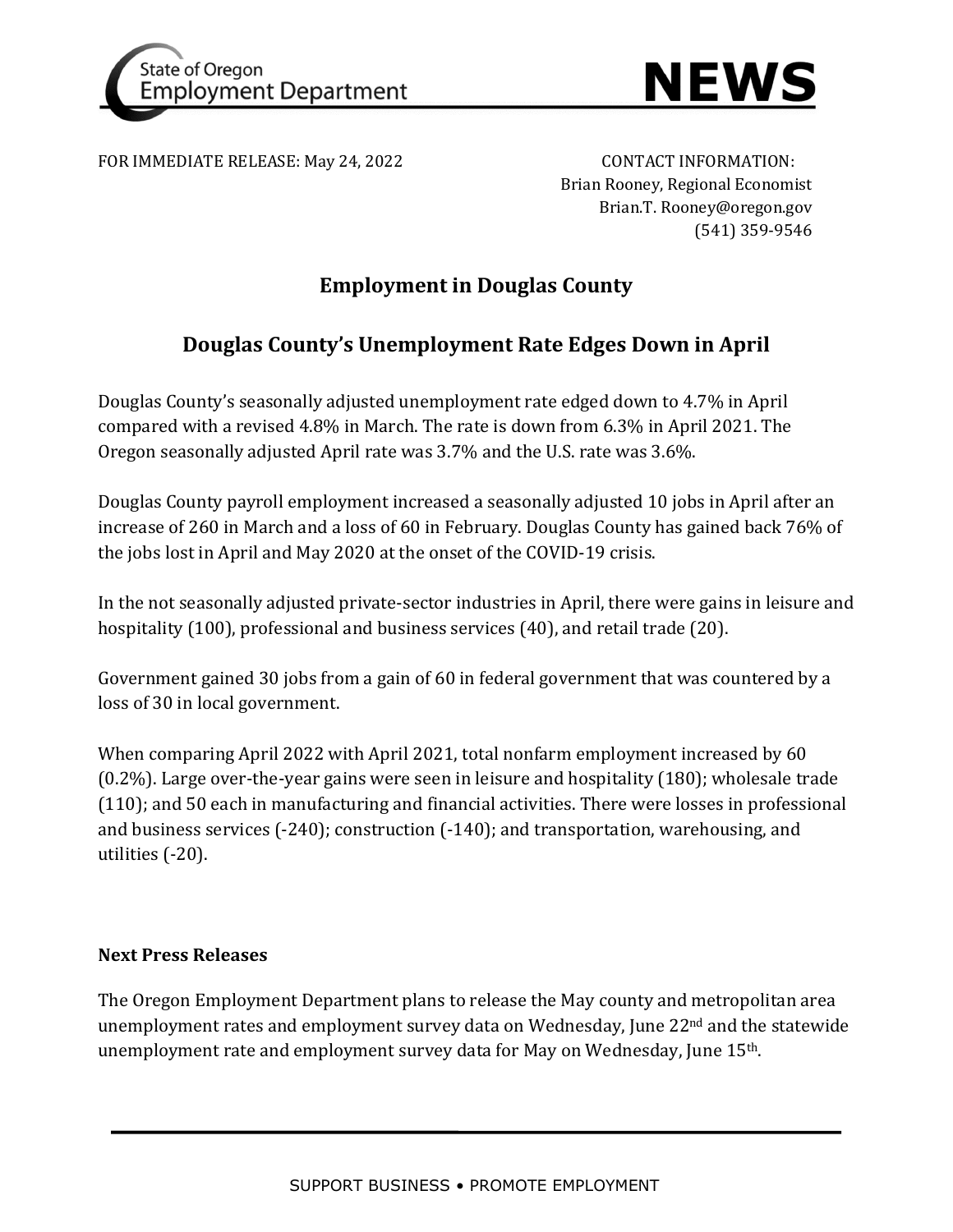

# **Seasonally Adjusted Unemployment Rates**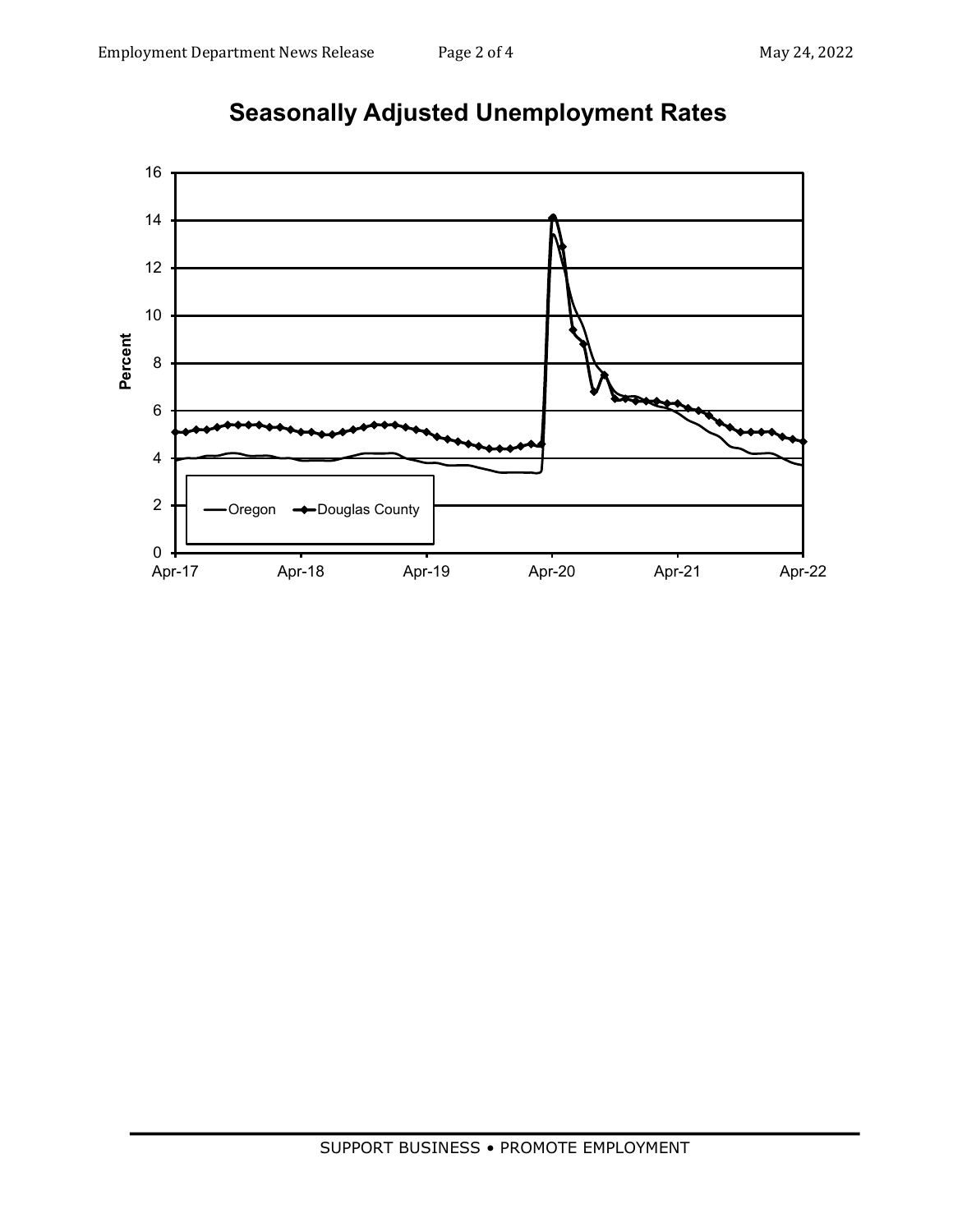

Workforce & Economic Research Division QualityInfo.org May 24, 2022

#### **Douglas County Current Labor Force and Industry Employment**

| March<br><b>April</b><br>March<br><b>April</b><br>April<br>2022<br>2022<br>2022<br>2021<br>2021<br><b>Labor Force Status</b><br>48,241<br>48,293<br>48,041<br>$-52$<br>200<br>2,332<br>3,003<br>$-190$<br>$-861$<br>Unemployed<br>2,142<br>4.4%<br>4.8%<br>6.3%<br>$-0.4$<br>$-1.9$<br>Unemployment rate<br>4.7%<br>4.8%<br>6.3%<br>$-0.1$<br>$-1.6$<br>Unemployment rate (seasonally adjusted)<br>138<br>1,061<br>46,099<br>45,961<br>45,038<br>Employed<br>220<br>Total nonfarm employment<br>38,120<br>37,900<br>38,030<br>90<br>Total nonfarm employment (seasonally adjusted)<br>38,330<br>38,320<br>38,270<br>10<br>60<br>190<br>Total private<br>30,570<br>30,380<br>30,440<br>130<br>$-140$<br>Mining, logging, and construction<br>2,690<br>2,680<br>2,830<br>10<br>960<br>960<br>960<br>$\mathbf 0$<br>$\Omega$<br>Mining and logging<br>1,730<br>1,720<br>1,870<br>10<br>$-140$<br>Construction<br>Manufacturing<br>4,690<br>4,680<br>4,640<br>10<br>50<br>4,180<br>$\mathbf 0$<br>50<br>Durable goods<br>4,230<br>4,230<br>2,870<br>10<br>$-30$<br>Wood product manufacturing<br>2,840<br>2,830<br>450<br>460<br>Nondurable goods<br>460<br>10<br>0<br>80<br>7,280<br>7,260<br>7,200<br>20<br>Trade, transportation, and utilities<br>980<br>970<br>870<br>10<br>110<br>Wholesale trade<br>$-10$<br>4,840<br>4,820<br>4,850<br>20<br>Retail trade<br>10<br>Food and beverage stores<br>1,090<br>1,080<br>1,090<br>0<br>0<br>General merchandise stores<br>1,120<br>1,120<br>1,120<br>0<br>$-10$<br>$-20$<br>Transportation, warehousing, and utilities<br>1,460<br>1,470<br>1,480<br>270<br>280<br>270<br>$-10$<br>Information<br>0<br>1,300<br>50<br><b>Financial activities</b><br>1,350<br>1,340<br>10<br>Professional and business services<br>3,090<br>3,050<br>3,330<br>40<br>$-240$<br>6,220<br><b>Education and health services</b><br>6,330<br>6,330<br>0<br>110<br>3,590<br>3,490<br>3,410<br>100<br>180<br>Leisure and hospitality<br>2,850<br>2,790<br>2,690<br>60<br>160<br>Food services and drinking places<br>1,240<br>10<br>40<br>Other services<br>1,280<br>1,270<br>30<br>7,550<br>7,520<br>7,590<br>$-40$<br>Government<br>1,510<br>60<br>$-60$<br>Federal government<br>1,450<br>1,390<br>710<br>710<br>720<br>$-10$<br>0<br>State government<br>5,390<br>5,420<br>5,360<br>$-30$<br>30<br>Local government<br>Indian tribal<br>1,020<br>$-10$<br>$\mathbf 0$<br>1,010<br>1,010<br>$-10$<br>30<br>Local education<br>2,910<br>2,920<br>2,880<br>$\boldsymbol{0}$<br>1,470<br>1,480<br>1,470<br>$-10$<br>Local government excluding education and tribal |                                   |  |  | --Change From-- |  |
|------------------------------------------------------------------------------------------------------------------------------------------------------------------------------------------------------------------------------------------------------------------------------------------------------------------------------------------------------------------------------------------------------------------------------------------------------------------------------------------------------------------------------------------------------------------------------------------------------------------------------------------------------------------------------------------------------------------------------------------------------------------------------------------------------------------------------------------------------------------------------------------------------------------------------------------------------------------------------------------------------------------------------------------------------------------------------------------------------------------------------------------------------------------------------------------------------------------------------------------------------------------------------------------------------------------------------------------------------------------------------------------------------------------------------------------------------------------------------------------------------------------------------------------------------------------------------------------------------------------------------------------------------------------------------------------------------------------------------------------------------------------------------------------------------------------------------------------------------------------------------------------------------------------------------------------------------------------------------------------------------------------------------------------------------------------------------------------------------------------------------------------------------------------------------------------------------------------------------------------------------------------------------------------------------------------------------------------------------------------------------------------------------------------------------------------------------------------------------------------------------------------------------------------------------------------------------------------|-----------------------------------|--|--|-----------------|--|
|                                                                                                                                                                                                                                                                                                                                                                                                                                                                                                                                                                                                                                                                                                                                                                                                                                                                                                                                                                                                                                                                                                                                                                                                                                                                                                                                                                                                                                                                                                                                                                                                                                                                                                                                                                                                                                                                                                                                                                                                                                                                                                                                                                                                                                                                                                                                                                                                                                                                                                                                                                                          |                                   |  |  |                 |  |
|                                                                                                                                                                                                                                                                                                                                                                                                                                                                                                                                                                                                                                                                                                                                                                                                                                                                                                                                                                                                                                                                                                                                                                                                                                                                                                                                                                                                                                                                                                                                                                                                                                                                                                                                                                                                                                                                                                                                                                                                                                                                                                                                                                                                                                                                                                                                                                                                                                                                                                                                                                                          |                                   |  |  |                 |  |
|                                                                                                                                                                                                                                                                                                                                                                                                                                                                                                                                                                                                                                                                                                                                                                                                                                                                                                                                                                                                                                                                                                                                                                                                                                                                                                                                                                                                                                                                                                                                                                                                                                                                                                                                                                                                                                                                                                                                                                                                                                                                                                                                                                                                                                                                                                                                                                                                                                                                                                                                                                                          |                                   |  |  |                 |  |
|                                                                                                                                                                                                                                                                                                                                                                                                                                                                                                                                                                                                                                                                                                                                                                                                                                                                                                                                                                                                                                                                                                                                                                                                                                                                                                                                                                                                                                                                                                                                                                                                                                                                                                                                                                                                                                                                                                                                                                                                                                                                                                                                                                                                                                                                                                                                                                                                                                                                                                                                                                                          | Civilian labor force              |  |  |                 |  |
|                                                                                                                                                                                                                                                                                                                                                                                                                                                                                                                                                                                                                                                                                                                                                                                                                                                                                                                                                                                                                                                                                                                                                                                                                                                                                                                                                                                                                                                                                                                                                                                                                                                                                                                                                                                                                                                                                                                                                                                                                                                                                                                                                                                                                                                                                                                                                                                                                                                                                                                                                                                          |                                   |  |  |                 |  |
|                                                                                                                                                                                                                                                                                                                                                                                                                                                                                                                                                                                                                                                                                                                                                                                                                                                                                                                                                                                                                                                                                                                                                                                                                                                                                                                                                                                                                                                                                                                                                                                                                                                                                                                                                                                                                                                                                                                                                                                                                                                                                                                                                                                                                                                                                                                                                                                                                                                                                                                                                                                          |                                   |  |  |                 |  |
|                                                                                                                                                                                                                                                                                                                                                                                                                                                                                                                                                                                                                                                                                                                                                                                                                                                                                                                                                                                                                                                                                                                                                                                                                                                                                                                                                                                                                                                                                                                                                                                                                                                                                                                                                                                                                                                                                                                                                                                                                                                                                                                                                                                                                                                                                                                                                                                                                                                                                                                                                                                          |                                   |  |  |                 |  |
|                                                                                                                                                                                                                                                                                                                                                                                                                                                                                                                                                                                                                                                                                                                                                                                                                                                                                                                                                                                                                                                                                                                                                                                                                                                                                                                                                                                                                                                                                                                                                                                                                                                                                                                                                                                                                                                                                                                                                                                                                                                                                                                                                                                                                                                                                                                                                                                                                                                                                                                                                                                          |                                   |  |  |                 |  |
|                                                                                                                                                                                                                                                                                                                                                                                                                                                                                                                                                                                                                                                                                                                                                                                                                                                                                                                                                                                                                                                                                                                                                                                                                                                                                                                                                                                                                                                                                                                                                                                                                                                                                                                                                                                                                                                                                                                                                                                                                                                                                                                                                                                                                                                                                                                                                                                                                                                                                                                                                                                          | <b>Nonfarm Payroll Employment</b> |  |  |                 |  |
|                                                                                                                                                                                                                                                                                                                                                                                                                                                                                                                                                                                                                                                                                                                                                                                                                                                                                                                                                                                                                                                                                                                                                                                                                                                                                                                                                                                                                                                                                                                                                                                                                                                                                                                                                                                                                                                                                                                                                                                                                                                                                                                                                                                                                                                                                                                                                                                                                                                                                                                                                                                          |                                   |  |  |                 |  |
|                                                                                                                                                                                                                                                                                                                                                                                                                                                                                                                                                                                                                                                                                                                                                                                                                                                                                                                                                                                                                                                                                                                                                                                                                                                                                                                                                                                                                                                                                                                                                                                                                                                                                                                                                                                                                                                                                                                                                                                                                                                                                                                                                                                                                                                                                                                                                                                                                                                                                                                                                                                          |                                   |  |  |                 |  |
|                                                                                                                                                                                                                                                                                                                                                                                                                                                                                                                                                                                                                                                                                                                                                                                                                                                                                                                                                                                                                                                                                                                                                                                                                                                                                                                                                                                                                                                                                                                                                                                                                                                                                                                                                                                                                                                                                                                                                                                                                                                                                                                                                                                                                                                                                                                                                                                                                                                                                                                                                                                          |                                   |  |  |                 |  |
|                                                                                                                                                                                                                                                                                                                                                                                                                                                                                                                                                                                                                                                                                                                                                                                                                                                                                                                                                                                                                                                                                                                                                                                                                                                                                                                                                                                                                                                                                                                                                                                                                                                                                                                                                                                                                                                                                                                                                                                                                                                                                                                                                                                                                                                                                                                                                                                                                                                                                                                                                                                          |                                   |  |  |                 |  |
|                                                                                                                                                                                                                                                                                                                                                                                                                                                                                                                                                                                                                                                                                                                                                                                                                                                                                                                                                                                                                                                                                                                                                                                                                                                                                                                                                                                                                                                                                                                                                                                                                                                                                                                                                                                                                                                                                                                                                                                                                                                                                                                                                                                                                                                                                                                                                                                                                                                                                                                                                                                          |                                   |  |  |                 |  |
|                                                                                                                                                                                                                                                                                                                                                                                                                                                                                                                                                                                                                                                                                                                                                                                                                                                                                                                                                                                                                                                                                                                                                                                                                                                                                                                                                                                                                                                                                                                                                                                                                                                                                                                                                                                                                                                                                                                                                                                                                                                                                                                                                                                                                                                                                                                                                                                                                                                                                                                                                                                          |                                   |  |  |                 |  |
|                                                                                                                                                                                                                                                                                                                                                                                                                                                                                                                                                                                                                                                                                                                                                                                                                                                                                                                                                                                                                                                                                                                                                                                                                                                                                                                                                                                                                                                                                                                                                                                                                                                                                                                                                                                                                                                                                                                                                                                                                                                                                                                                                                                                                                                                                                                                                                                                                                                                                                                                                                                          |                                   |  |  |                 |  |
|                                                                                                                                                                                                                                                                                                                                                                                                                                                                                                                                                                                                                                                                                                                                                                                                                                                                                                                                                                                                                                                                                                                                                                                                                                                                                                                                                                                                                                                                                                                                                                                                                                                                                                                                                                                                                                                                                                                                                                                                                                                                                                                                                                                                                                                                                                                                                                                                                                                                                                                                                                                          |                                   |  |  |                 |  |
|                                                                                                                                                                                                                                                                                                                                                                                                                                                                                                                                                                                                                                                                                                                                                                                                                                                                                                                                                                                                                                                                                                                                                                                                                                                                                                                                                                                                                                                                                                                                                                                                                                                                                                                                                                                                                                                                                                                                                                                                                                                                                                                                                                                                                                                                                                                                                                                                                                                                                                                                                                                          |                                   |  |  |                 |  |
|                                                                                                                                                                                                                                                                                                                                                                                                                                                                                                                                                                                                                                                                                                                                                                                                                                                                                                                                                                                                                                                                                                                                                                                                                                                                                                                                                                                                                                                                                                                                                                                                                                                                                                                                                                                                                                                                                                                                                                                                                                                                                                                                                                                                                                                                                                                                                                                                                                                                                                                                                                                          |                                   |  |  |                 |  |
|                                                                                                                                                                                                                                                                                                                                                                                                                                                                                                                                                                                                                                                                                                                                                                                                                                                                                                                                                                                                                                                                                                                                                                                                                                                                                                                                                                                                                                                                                                                                                                                                                                                                                                                                                                                                                                                                                                                                                                                                                                                                                                                                                                                                                                                                                                                                                                                                                                                                                                                                                                                          |                                   |  |  |                 |  |
|                                                                                                                                                                                                                                                                                                                                                                                                                                                                                                                                                                                                                                                                                                                                                                                                                                                                                                                                                                                                                                                                                                                                                                                                                                                                                                                                                                                                                                                                                                                                                                                                                                                                                                                                                                                                                                                                                                                                                                                                                                                                                                                                                                                                                                                                                                                                                                                                                                                                                                                                                                                          |                                   |  |  |                 |  |
|                                                                                                                                                                                                                                                                                                                                                                                                                                                                                                                                                                                                                                                                                                                                                                                                                                                                                                                                                                                                                                                                                                                                                                                                                                                                                                                                                                                                                                                                                                                                                                                                                                                                                                                                                                                                                                                                                                                                                                                                                                                                                                                                                                                                                                                                                                                                                                                                                                                                                                                                                                                          |                                   |  |  |                 |  |
|                                                                                                                                                                                                                                                                                                                                                                                                                                                                                                                                                                                                                                                                                                                                                                                                                                                                                                                                                                                                                                                                                                                                                                                                                                                                                                                                                                                                                                                                                                                                                                                                                                                                                                                                                                                                                                                                                                                                                                                                                                                                                                                                                                                                                                                                                                                                                                                                                                                                                                                                                                                          |                                   |  |  |                 |  |
|                                                                                                                                                                                                                                                                                                                                                                                                                                                                                                                                                                                                                                                                                                                                                                                                                                                                                                                                                                                                                                                                                                                                                                                                                                                                                                                                                                                                                                                                                                                                                                                                                                                                                                                                                                                                                                                                                                                                                                                                                                                                                                                                                                                                                                                                                                                                                                                                                                                                                                                                                                                          |                                   |  |  |                 |  |
|                                                                                                                                                                                                                                                                                                                                                                                                                                                                                                                                                                                                                                                                                                                                                                                                                                                                                                                                                                                                                                                                                                                                                                                                                                                                                                                                                                                                                                                                                                                                                                                                                                                                                                                                                                                                                                                                                                                                                                                                                                                                                                                                                                                                                                                                                                                                                                                                                                                                                                                                                                                          |                                   |  |  |                 |  |
|                                                                                                                                                                                                                                                                                                                                                                                                                                                                                                                                                                                                                                                                                                                                                                                                                                                                                                                                                                                                                                                                                                                                                                                                                                                                                                                                                                                                                                                                                                                                                                                                                                                                                                                                                                                                                                                                                                                                                                                                                                                                                                                                                                                                                                                                                                                                                                                                                                                                                                                                                                                          |                                   |  |  |                 |  |
|                                                                                                                                                                                                                                                                                                                                                                                                                                                                                                                                                                                                                                                                                                                                                                                                                                                                                                                                                                                                                                                                                                                                                                                                                                                                                                                                                                                                                                                                                                                                                                                                                                                                                                                                                                                                                                                                                                                                                                                                                                                                                                                                                                                                                                                                                                                                                                                                                                                                                                                                                                                          |                                   |  |  |                 |  |
|                                                                                                                                                                                                                                                                                                                                                                                                                                                                                                                                                                                                                                                                                                                                                                                                                                                                                                                                                                                                                                                                                                                                                                                                                                                                                                                                                                                                                                                                                                                                                                                                                                                                                                                                                                                                                                                                                                                                                                                                                                                                                                                                                                                                                                                                                                                                                                                                                                                                                                                                                                                          |                                   |  |  |                 |  |
|                                                                                                                                                                                                                                                                                                                                                                                                                                                                                                                                                                                                                                                                                                                                                                                                                                                                                                                                                                                                                                                                                                                                                                                                                                                                                                                                                                                                                                                                                                                                                                                                                                                                                                                                                                                                                                                                                                                                                                                                                                                                                                                                                                                                                                                                                                                                                                                                                                                                                                                                                                                          |                                   |  |  |                 |  |
|                                                                                                                                                                                                                                                                                                                                                                                                                                                                                                                                                                                                                                                                                                                                                                                                                                                                                                                                                                                                                                                                                                                                                                                                                                                                                                                                                                                                                                                                                                                                                                                                                                                                                                                                                                                                                                                                                                                                                                                                                                                                                                                                                                                                                                                                                                                                                                                                                                                                                                                                                                                          |                                   |  |  |                 |  |
|                                                                                                                                                                                                                                                                                                                                                                                                                                                                                                                                                                                                                                                                                                                                                                                                                                                                                                                                                                                                                                                                                                                                                                                                                                                                                                                                                                                                                                                                                                                                                                                                                                                                                                                                                                                                                                                                                                                                                                                                                                                                                                                                                                                                                                                                                                                                                                                                                                                                                                                                                                                          |                                   |  |  |                 |  |
|                                                                                                                                                                                                                                                                                                                                                                                                                                                                                                                                                                                                                                                                                                                                                                                                                                                                                                                                                                                                                                                                                                                                                                                                                                                                                                                                                                                                                                                                                                                                                                                                                                                                                                                                                                                                                                                                                                                                                                                                                                                                                                                                                                                                                                                                                                                                                                                                                                                                                                                                                                                          |                                   |  |  |                 |  |
|                                                                                                                                                                                                                                                                                                                                                                                                                                                                                                                                                                                                                                                                                                                                                                                                                                                                                                                                                                                                                                                                                                                                                                                                                                                                                                                                                                                                                                                                                                                                                                                                                                                                                                                                                                                                                                                                                                                                                                                                                                                                                                                                                                                                                                                                                                                                                                                                                                                                                                                                                                                          |                                   |  |  |                 |  |
|                                                                                                                                                                                                                                                                                                                                                                                                                                                                                                                                                                                                                                                                                                                                                                                                                                                                                                                                                                                                                                                                                                                                                                                                                                                                                                                                                                                                                                                                                                                                                                                                                                                                                                                                                                                                                                                                                                                                                                                                                                                                                                                                                                                                                                                                                                                                                                                                                                                                                                                                                                                          |                                   |  |  |                 |  |
|                                                                                                                                                                                                                                                                                                                                                                                                                                                                                                                                                                                                                                                                                                                                                                                                                                                                                                                                                                                                                                                                                                                                                                                                                                                                                                                                                                                                                                                                                                                                                                                                                                                                                                                                                                                                                                                                                                                                                                                                                                                                                                                                                                                                                                                                                                                                                                                                                                                                                                                                                                                          |                                   |  |  |                 |  |
|                                                                                                                                                                                                                                                                                                                                                                                                                                                                                                                                                                                                                                                                                                                                                                                                                                                                                                                                                                                                                                                                                                                                                                                                                                                                                                                                                                                                                                                                                                                                                                                                                                                                                                                                                                                                                                                                                                                                                                                                                                                                                                                                                                                                                                                                                                                                                                                                                                                                                                                                                                                          |                                   |  |  |                 |  |
|                                                                                                                                                                                                                                                                                                                                                                                                                                                                                                                                                                                                                                                                                                                                                                                                                                                                                                                                                                                                                                                                                                                                                                                                                                                                                                                                                                                                                                                                                                                                                                                                                                                                                                                                                                                                                                                                                                                                                                                                                                                                                                                                                                                                                                                                                                                                                                                                                                                                                                                                                                                          |                                   |  |  |                 |  |
|                                                                                                                                                                                                                                                                                                                                                                                                                                                                                                                                                                                                                                                                                                                                                                                                                                                                                                                                                                                                                                                                                                                                                                                                                                                                                                                                                                                                                                                                                                                                                                                                                                                                                                                                                                                                                                                                                                                                                                                                                                                                                                                                                                                                                                                                                                                                                                                                                                                                                                                                                                                          |                                   |  |  |                 |  |
|                                                                                                                                                                                                                                                                                                                                                                                                                                                                                                                                                                                                                                                                                                                                                                                                                                                                                                                                                                                                                                                                                                                                                                                                                                                                                                                                                                                                                                                                                                                                                                                                                                                                                                                                                                                                                                                                                                                                                                                                                                                                                                                                                                                                                                                                                                                                                                                                                                                                                                                                                                                          |                                   |  |  |                 |  |

The most recent month is preliminary, the prior month is revised. Prepared in cooperation w ith the U.S. Department of Labor, Bureau of Labor Statistics.

Civilian labor force includes employed and unemployed individuals 16 years and older by place of residence. Employed includes payroll employment, self-employed, unpaid family w orkers, domestics, agriculture, and labor disputants. Unemployment rate is calculated by dividing unemployed by civilian labor force.

Nonfarm Payroll Employment: Data are by place of w ork and cover full- and part-time employees w ho w orked or received pay for the pay period that includes the 12th of the month. The data exclude the self-employed, volunteers, unpaid family w orkers, and domestics.